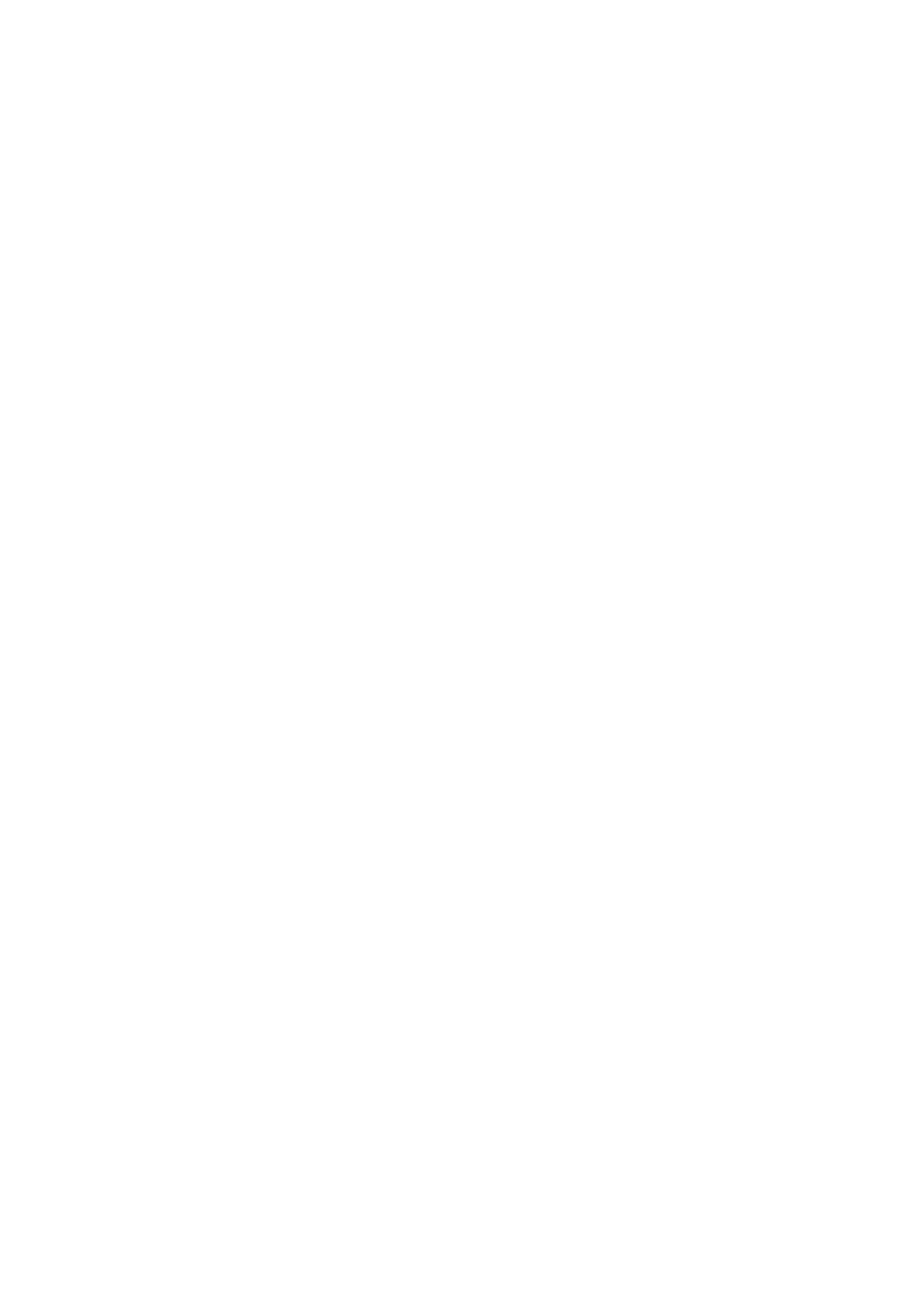



|                | <b>Table of Contents:</b>   | Page:                   |
|----------------|-----------------------------|-------------------------|
| $\mathbf 1$ .  | <b>General Terms</b>        | $\mathbf{2}$            |
| 2.             | <b>Safety Instructions</b>  | $\mathbf{2}$            |
| 3.             | <b>Mode of Operation</b>    | 3                       |
| 4.             | <b>Installation</b>         | $\overline{\mathbf{4}}$ |
| 5.             | <b>Materials</b>            | 4                       |
| 6.             | <b>Dimensions / Weights</b> | 4                       |
| $\mathbf{7}$   | <b>Technical Data</b>       | 5                       |
| 8.             | <b>Maintenance</b>          | 5                       |
| 9 <sub>1</sub> | <b>Service Instructions</b> | $6 - 7$                 |
| 10.            | <b>Trouble Shooting</b>     | 8                       |
| 11.            | <b>Spare Parts Lists</b>    |                         |
|                | <b>Seat Lift Actuator</b>   | RN01.053.3              |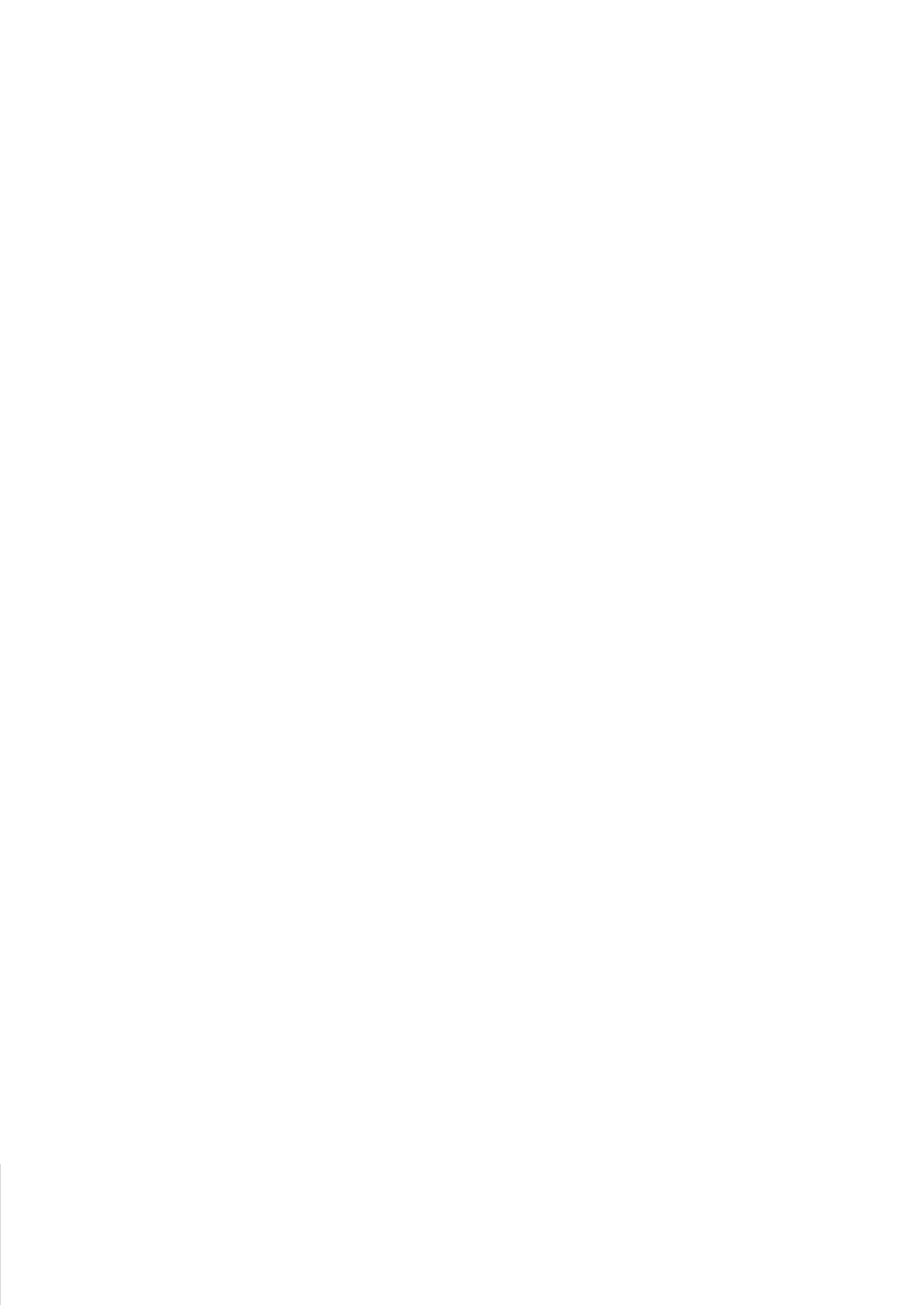



### **1. General Terms**

This operating manual must be read carefully and observed by all operating and maintenance personnel.

Please note that APV will not accept any liability for damage or malfunctions resulting from non-compliance with this operating manual.

Descriptions and data given in this manual are subject to technical changes.

### **2. Safety Instructions**



#### **WARNING!**

- The assembly and disassembly of the seat lift actuator may only be carried out if compressed air at the valve and seat lift actuator are cut off.



- Do not touch movable parts when the actuator is installed.
- **Risk of injury by sudden valve actuation!**
- Observe service instructions to ensure safe maintenance of the seat lift actuator.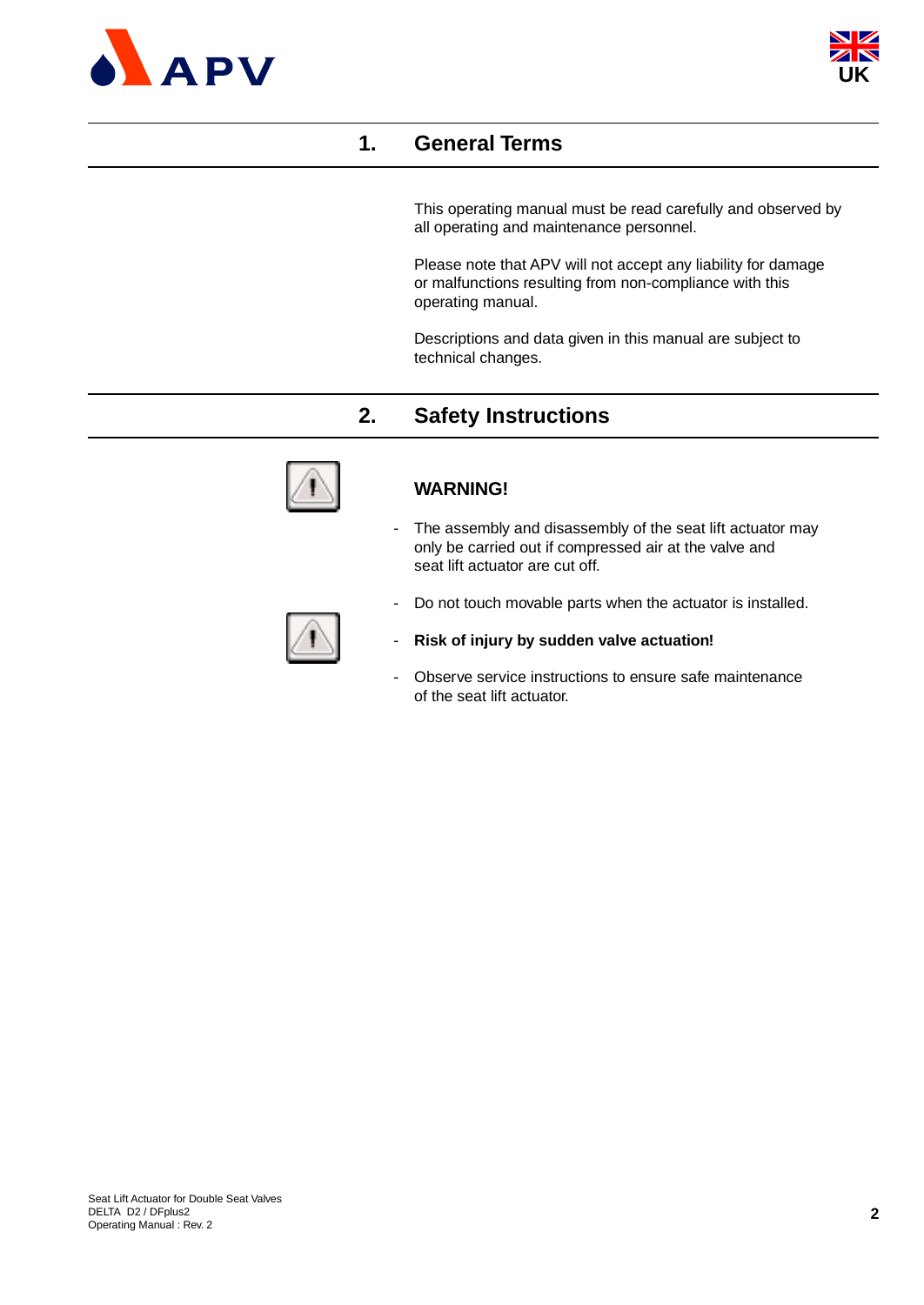



### **3. Mode of Operation**



Cleaning of DELTA D2 / DFplus2 valves generally depends on the product, CIP cleaning liquids, operating processes and process engineering of the plant!

Seat lift actuators are used to clean the contact surfaces of the seat seals.

The valve seats are lifted by the seat lift actuator which is additionally installed on the actuator. The seat lift actuator is equipped with two actuating pistons with appertaining air connections. The lower valve shaft is lifted via the upper air connection **A1** and the upper valve shaft is lifted via the lower air connection **A2**.

Cleaning liquid flushes the seal and seat area and drains off via the leakage chamber **L** to the bottom into the atmosphere. Flushing quantities must be determined by the user who adjusts opening stroke and cycle times.

| connection $A1 =$ | lifting of lower valve seat |
|-------------------|-----------------------------|
| connection $A2 =$ | lifting of upper valve seat |

**INFO Cleaning recommendation see operating manual Delta D2 and DFplus2 section "Cleaning"**





Seat Lift Actuator for Double Seat Valves DELTA D2 / DFplus2 Operating Manual : Rev. 2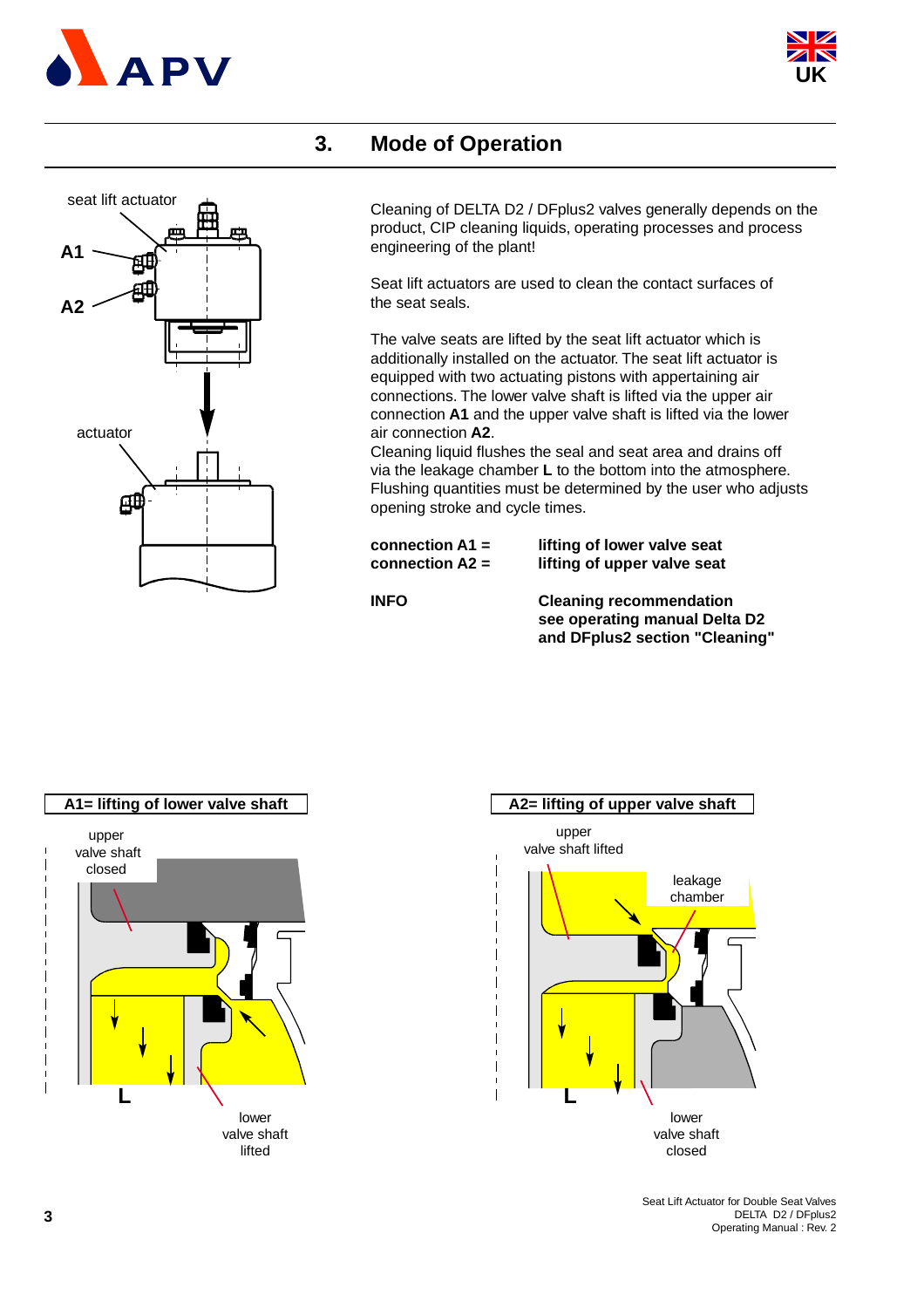



| 4.                       | <b>Installation</b>                                              |            |
|--------------------------|------------------------------------------------------------------|------------|
| $\sim$                   | The seat lift actuator is mounted direct on top of the actuator. |            |
| $\overline{\phantom{0}}$ | Assembly of seat lift actuator, see service instructions.        |            |
| 5.                       | <b>Materials</b>                                                 |            |
|                          |                                                                  |            |
|                          | shaft, screws, housing body                                      | 1.4301     |
|                          | seals                                                            | <b>NBR</b> |
| $\overline{\phantom{0}}$ | air connections, cover                                           | PA 6.6     |
|                          |                                                                  |            |
| 6.                       | <b>Dimensions / Weights</b>                                      |            |



#### **dimensions in mm**

| designation | А     | Ø<br>D |     | weight in Kg |  |  |  |  |  |
|-------------|-------|--------|-----|--------------|--|--|--|--|--|
| A 100       | 120,5 | 105    | 156 | 2,7          |  |  |  |  |  |
| A 125       | 120,5 | 130    | 156 | 3,5          |  |  |  |  |  |
| A 180       | 143,5 | 184    | 183 | 6,8          |  |  |  |  |  |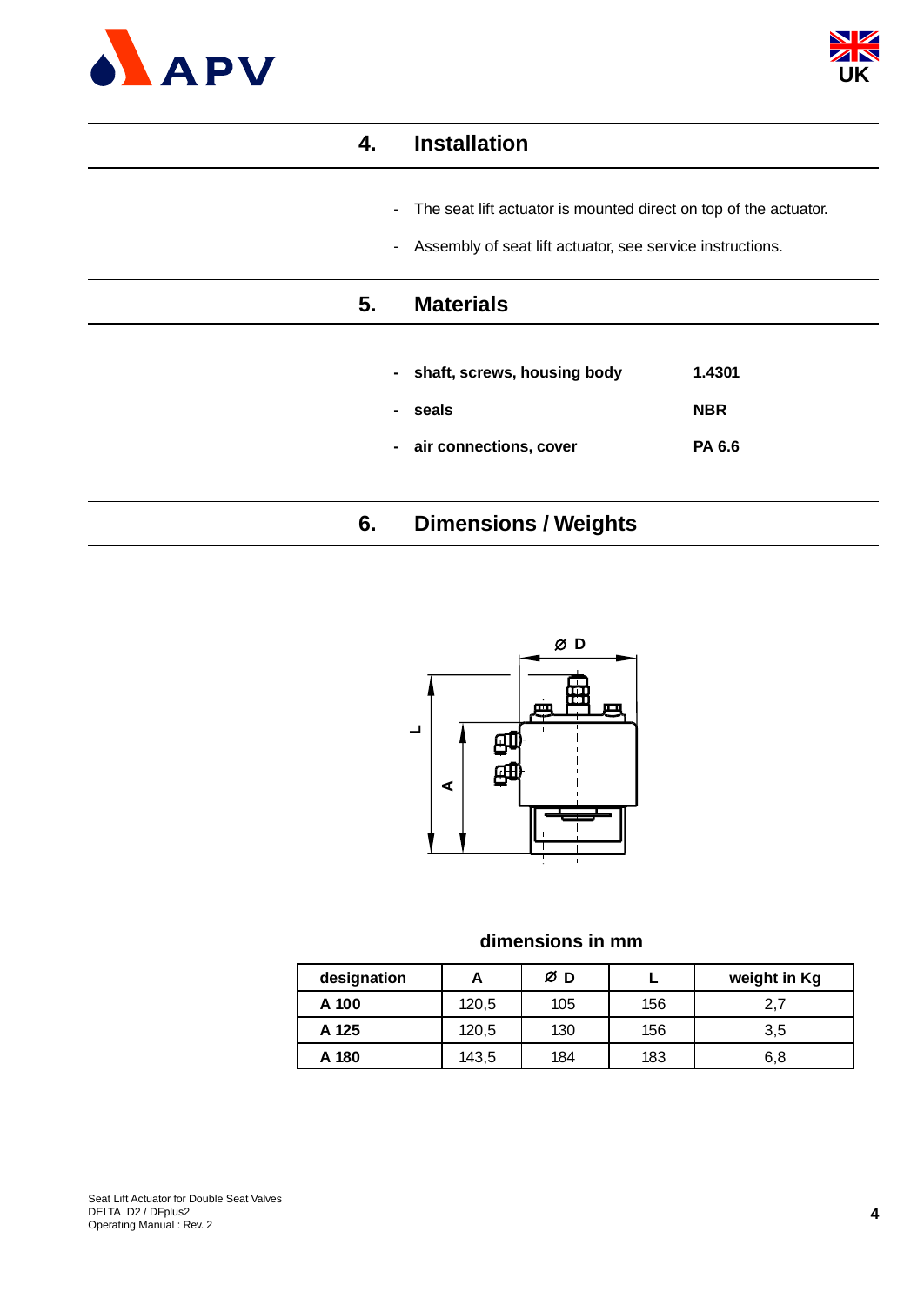



### **7. Technical Data**

- **Air connection for hose 6 x 1, Use dry and clean pneumatic air, only.**
- **Control pressure : min. 6 bar max. 10 bar.**
- **Stroke : max. 3mm progressively adjustable**

**Air consumption depending on size of cylinder**

| seat lift actuator | air consumption / connection |
|--------------------|------------------------------|
| A 100              | 0,8 NL / stroke              |
| A 125              | 1,8 NL / stroke              |
| A 180              | 2,2 NL / stroke              |

| Standard allocation depending on valve actuator |              |              |              |  |  |  |  |  |  |  |  |
|-------------------------------------------------|--------------|--------------|--------------|--|--|--|--|--|--|--|--|
|                                                 | designation  |              |              |  |  |  |  |  |  |  |  |
| seat lift actuator                              | A 100        | A 125        | A 180        |  |  |  |  |  |  |  |  |
| actuator                                        | D 100        | D 180        | D 220        |  |  |  |  |  |  |  |  |
|                                                 | <b>B</b> 100 | <b>B</b> 125 | D 220        |  |  |  |  |  |  |  |  |
|                                                 | D 125        |              | D 255        |  |  |  |  |  |  |  |  |
|                                                 | D 150        |              | <b>B</b> 180 |  |  |  |  |  |  |  |  |

### **8. Maintenance**

- Maintenance intervals depend on application. Temporary checks and functional tests should be determined by the user.
- Inner seals are maitenance-free.
- Assembly, disassembly and change of wear parts **(\*) ,** follow the service instructions.
- **\* o-ring 20,2-3 below the plastic cover, only**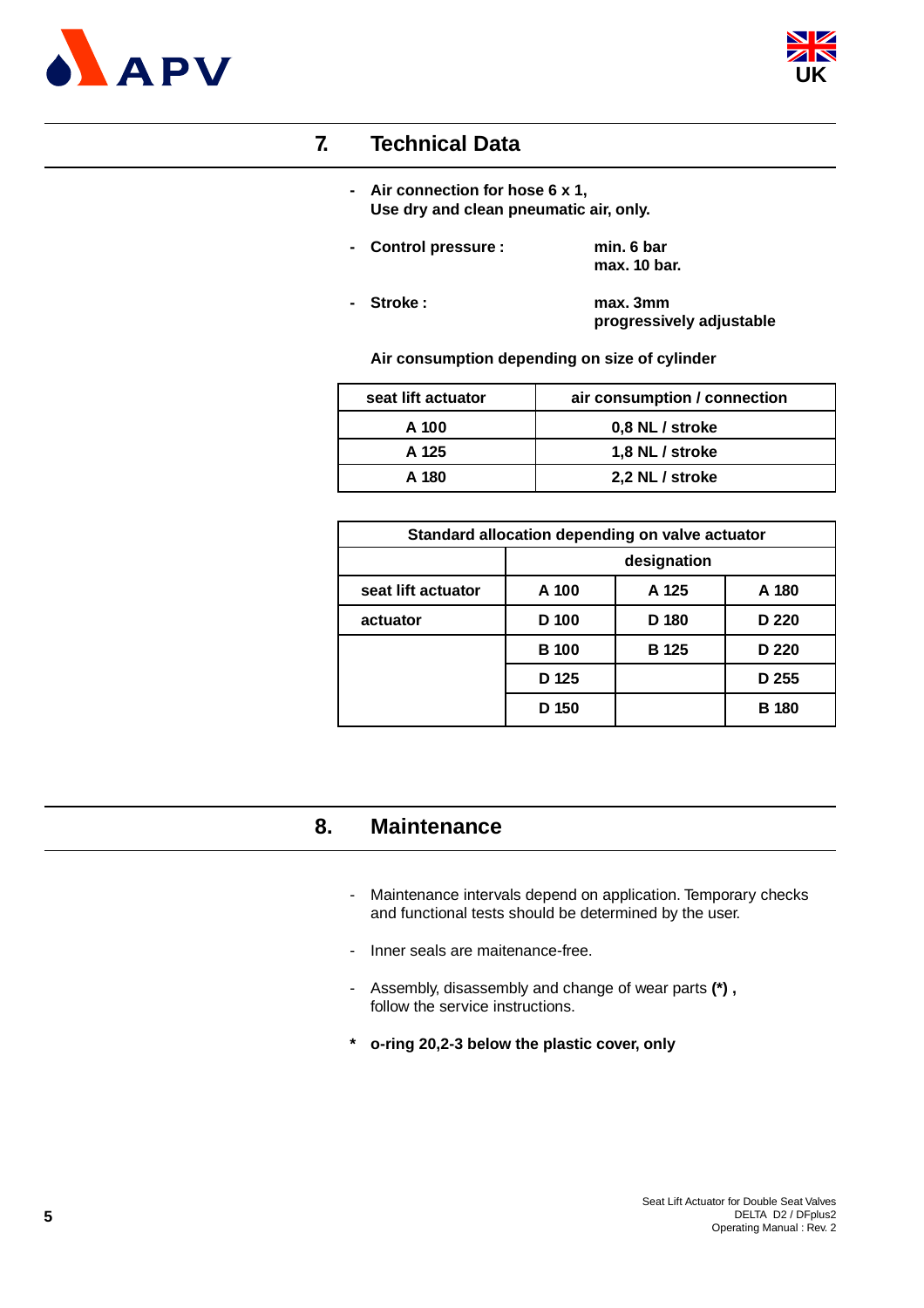



### **9. Service Instructions**

Use corresponding spare parts list for assembly and disassembly. **Seat lift actuator RN 01.053.3**

#### **I. Assembly and disassembly**

- **a.** Remove yellow cap on actuator rod.
- **b.** Remove hex. screws, holding the black plastic cover, from acuator.
- **c.** Pull off plastic cover and fasten it with hex. screws (M8x14) at seat lift actuator.
- **d.** Fasten seat lift actuator with the hex. screws (M8x14) on valve actuator (air connections are in line with each other).
- **e.** Attach air connections.
- **f.** For disassembly, procede in reverse order.

#### **II. Dismantling of wear parts**

The o-ring (see below) can be changed after removal of the plastic cover.





Seat Lift Actuator for Double Seat Valves DELTA D2 / DFplus2 Operating Manual : Rev. 2

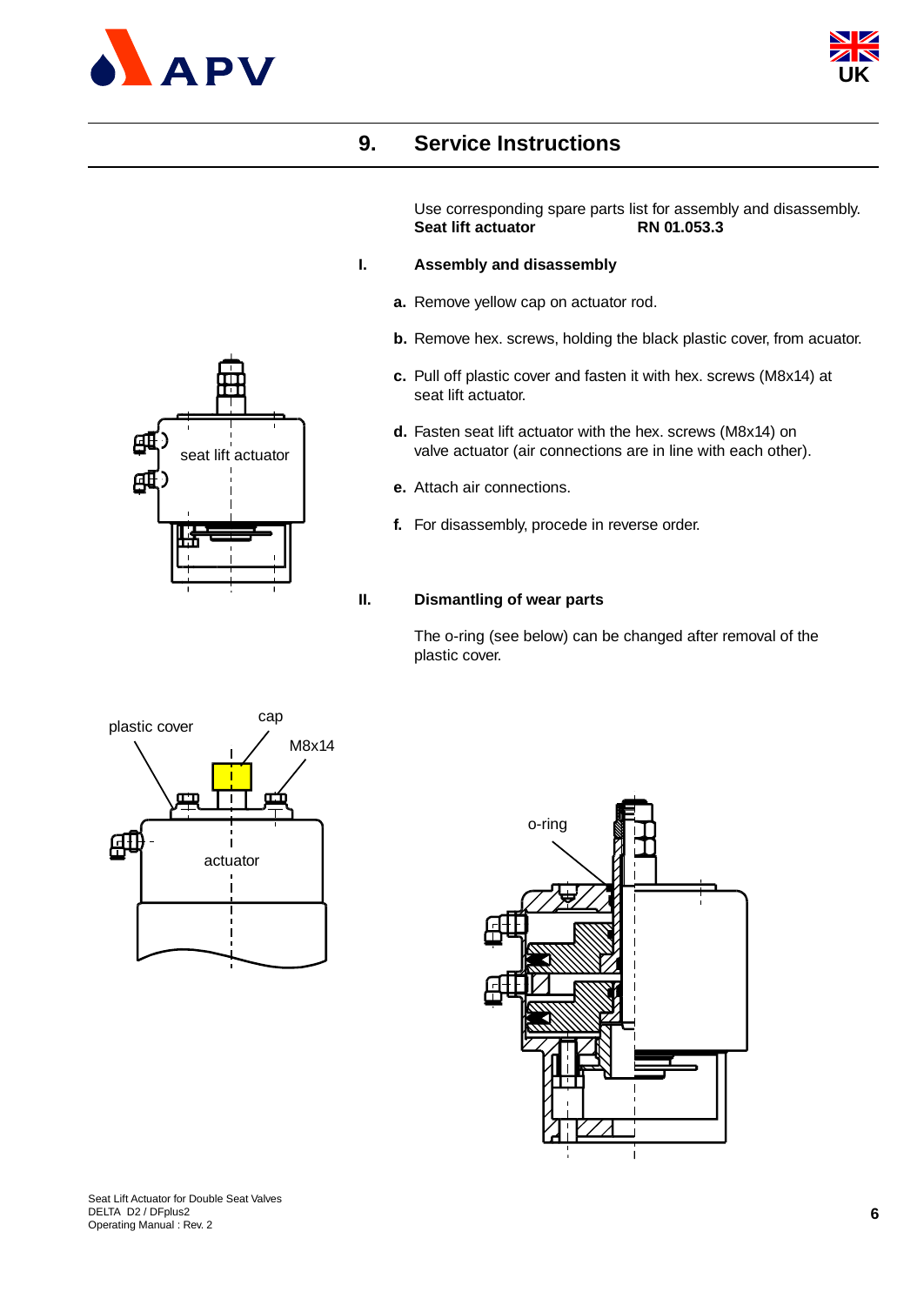



### **9. Service Instructions**

**III. Adjustment of lifting stroke**

#### **INFO:**

**The required cleaning effect in the seat area is determined by the user who adjusts the lifting stroke and the number and cycle of lifting. The lifting stroke for the upper and lower valve shaft should be adjusted with imminent cleaning pressure and at the highest cleaning temperature (hot cleaning) in order to consider linear heat expansion.**

- **III.1. Adjustment of upper valve shaft**
	- **a.** Remove hex. screw and distance tube.
	- **b.** By turning of the adjusting screw, the stroke of the upper valve shaft is adjusted. **Turn left = increase stroke Turn right = decrease stroke.**
	- **c.** By fastening of the hex. screw with distance tube the adjusted stroke is fixed.

# **III.2. Adjustment of lower valve shaft**

**a.** Release hex. nut. To prevent the shaft from turning, hold up the shaft with a wrench of the same size.

#### **INFO: Hold fast the two wrenches during the adjusting procedure.**

- **b.** Insert the hex. socket screw key in the hexagon of the shaft.
- **c.** By turning of the hex. socket screw key, the stroke of the lower valve shaft is adjusted. Turn left  $=$  decrease stroke Turn right  $=$  increase stroke.
- **d.** By fastening of the counternut the adjusted stroke is fixed.



**adjustment for**

**adjustment for lower valve shaft**

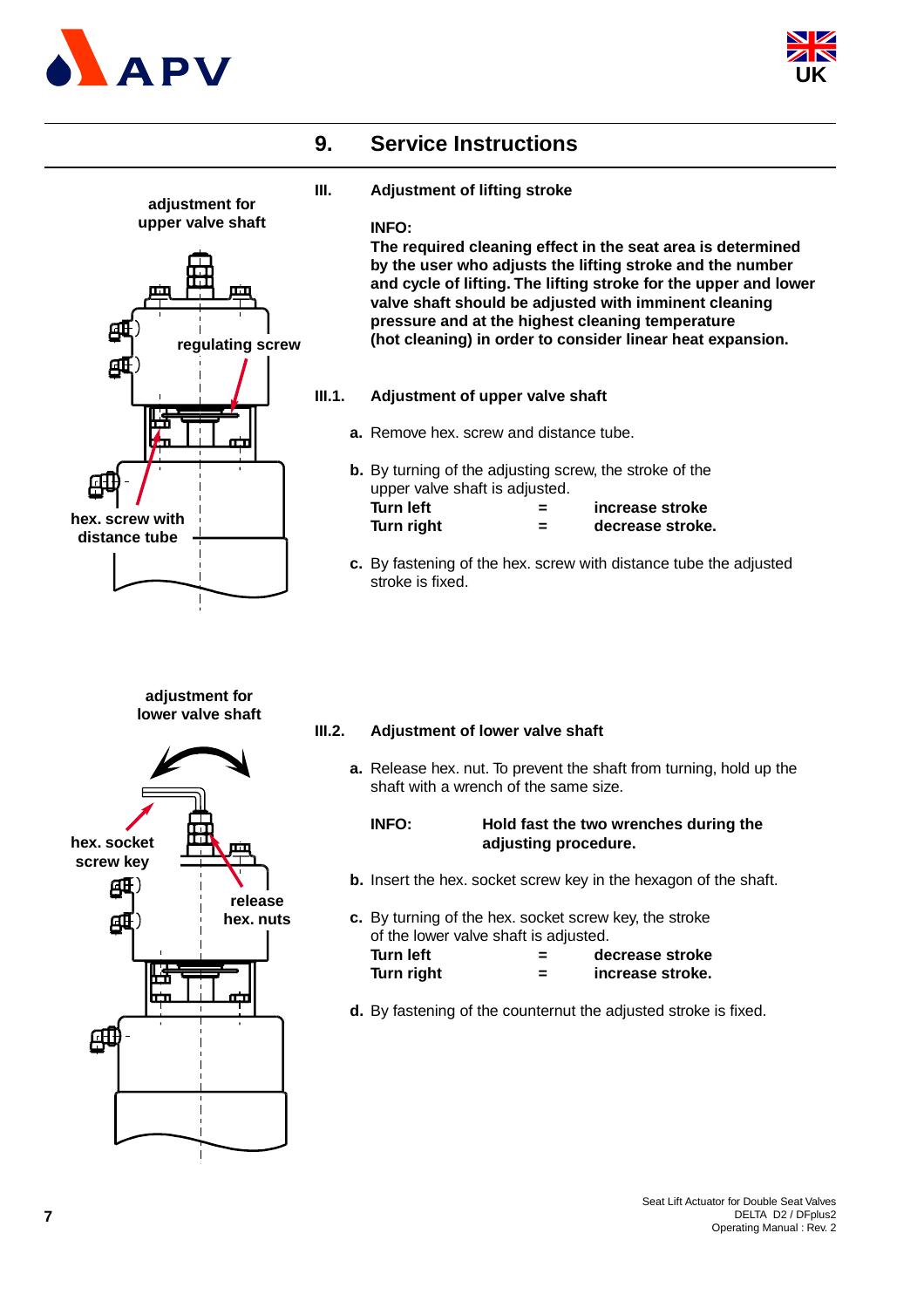



## **10. Trouble Shooting**

| <b>Failure</b>                                                                                           | Remedy                              |
|----------------------------------------------------------------------------------------------------------|-------------------------------------|
| No flushing quantity during control                                                                      | <b>Check adjustment of strokes</b>  |
| Air connection at A1<br>Air escapes permanently at the top<br>of the piston rod                          | Change o - ring                     |
| Air connection at A2<br>Air escapes permanently at the bottom<br>of the piston rod or from connection A1 | Replace complete seat lift actuator |
| Both shafts are lifted simultaneously<br>or air escapes permanently<br>from connection A2                | Replace complete seat lift actuator |

# **11. Spare Part Lists**

**(see annex)**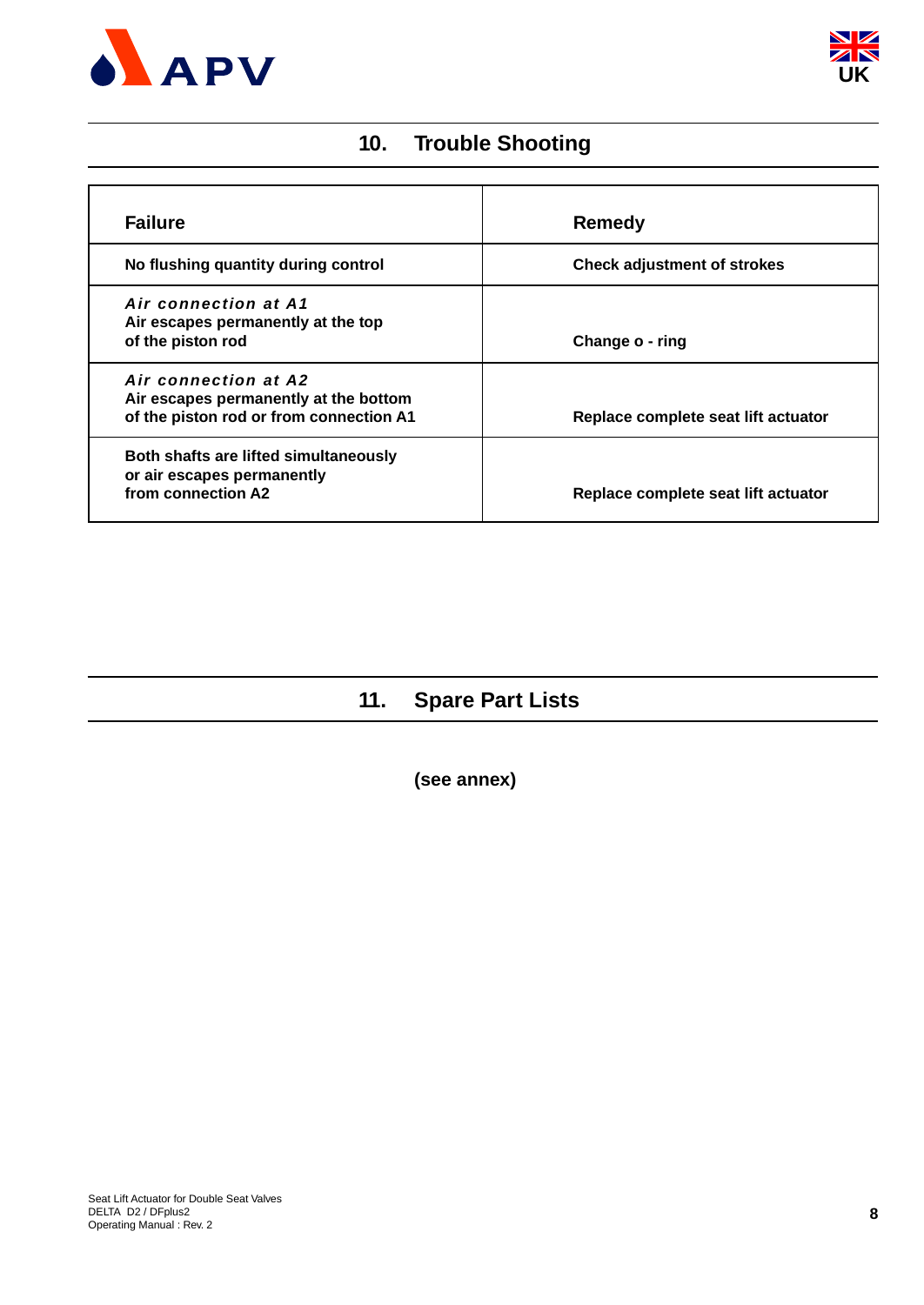Translation of original manual BA ANLUEFTZ 02 ID-No.: H170749



rev. 2





APV Zechenstraße 49 D-59425 Unna

Phone: +49(0) 23 03/ 108-0 Fax: +49(0) 23 03 / 108-210

For more information about our worldwide locations, approvals, certifications, and local representatives, please visit www.apv.com.

Copyright © 2008 SPX Corporation

The information contained in this document, including any specifications and other product details, are subject to change without notice. While we have taken care to ensure the information is accurate at the time of going to press, we assume no responsibility for errors or omissions nor for any damages resulting from the use of the information contained herein.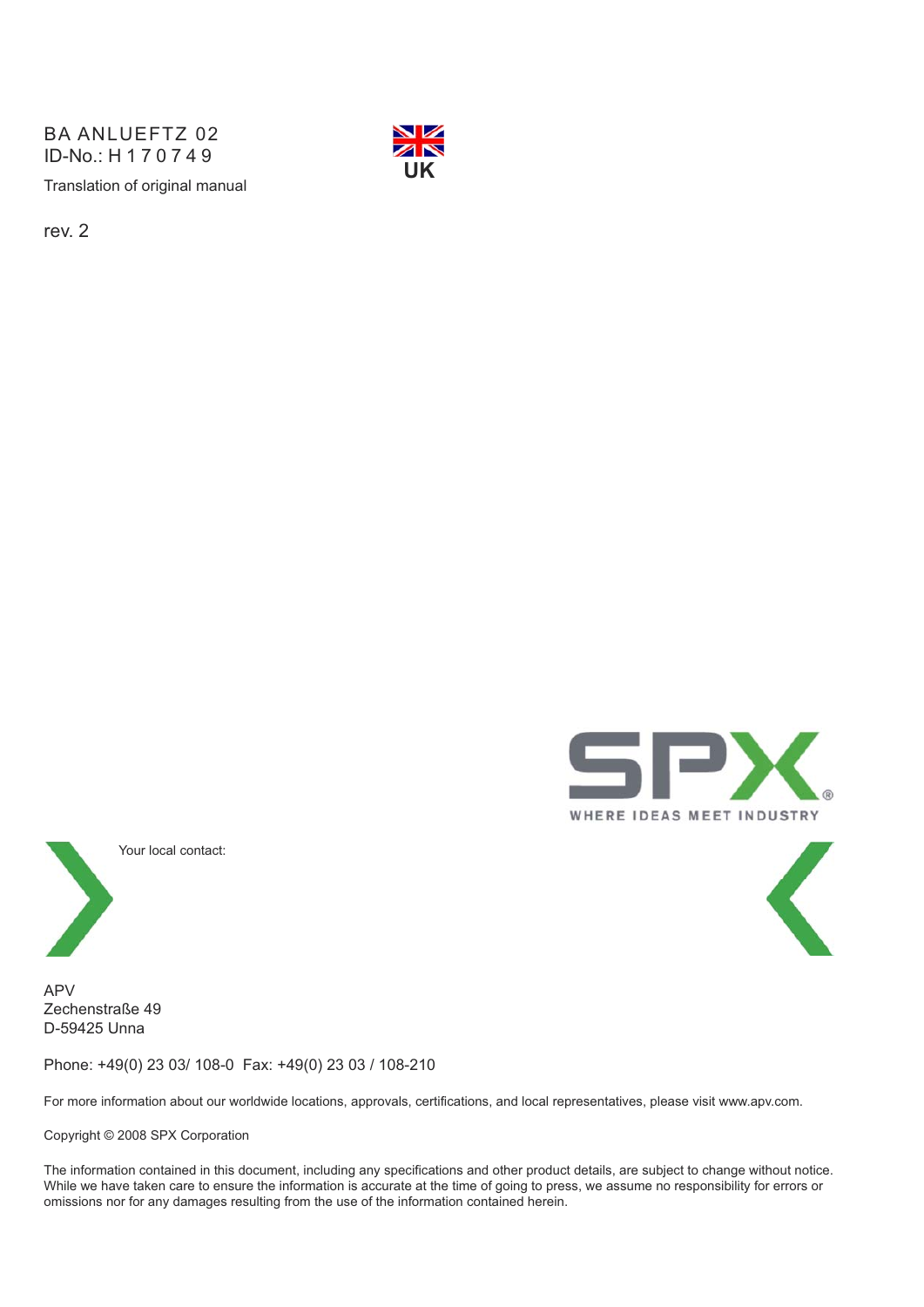| 02/94                                                                                                                                                                                                                                | <b>False</b><br><b>APV Roateta</b><br>Trytko<br><u>WB</u><br><b>Name</b><br><u>76'6'U</u><br>76'6'U<br>Datum<br>Gezeichnet<br>Geprüff<br>$\overline{\phantom{0}}$<br><b>Blatt</b><br><b>Blatt</b><br>$\mathbf{\Omega}$<br>Besteht aus | نى<br>01.053<br>$\overline{\mathbb{R}}$<br>Normgepr.<br>Trytko<br>10/02<br>Trytko<br>01/00<br><b>Trytko</b><br>9/92<br>Datun<br>Name | um 90°vers.gez<br>um 45°vers.gez.<br>F<br>naillí9<br>╀<br><b>The Second Second</b><br>$\ominus$<br>$\overset{\prime}{\leftarrow}$<br>$\infty$<br>$\mathbf{\Omega}$<br>$\circ$<br>LN<br>$\prec$<br>m<br>$\mathcal{L}$<br>$\sigma$<br>$\triangleright$<br>$\overline{\phantom{0}}$ |
|--------------------------------------------------------------------------------------------------------------------------------------------------------------------------------------------------------------------------------------|---------------------------------------------------------------------------------------------------------------------------------------------------------------------------------------------------------------------------------------|--------------------------------------------------------------------------------------------------------------------------------------|----------------------------------------------------------------------------------------------------------------------------------------------------------------------------------------------------------------------------------------------------------------------------------|
| Weitergabe sowie Vervielfältigung dieser Unterlage, Verwertung und Mittellung<br>ihres Finalis nicht gestattet, soweit nicht schrifflich zugestanden. Verstoß<br>verpflichtet zum Schadensersatz und Kan. strafrechtighe Falgen habe | parts list:<br>spare<br>Anlüftzylinder<br>Ersatzteilliste:                                                                                                                                                                            | device<br>Seat lifting                                                                                                               | satin finish<br>shift<br>$3A-$<br>1.4301-außen matt-glänzend<br>-external surface<br>-external surface<br>1.4301-außen 3A-blank<br>$\ddot{\phantom{0}}$<br>Ausführung / design<br>3A0 16-30-/13<br>000 16-30-/17                                                                 |